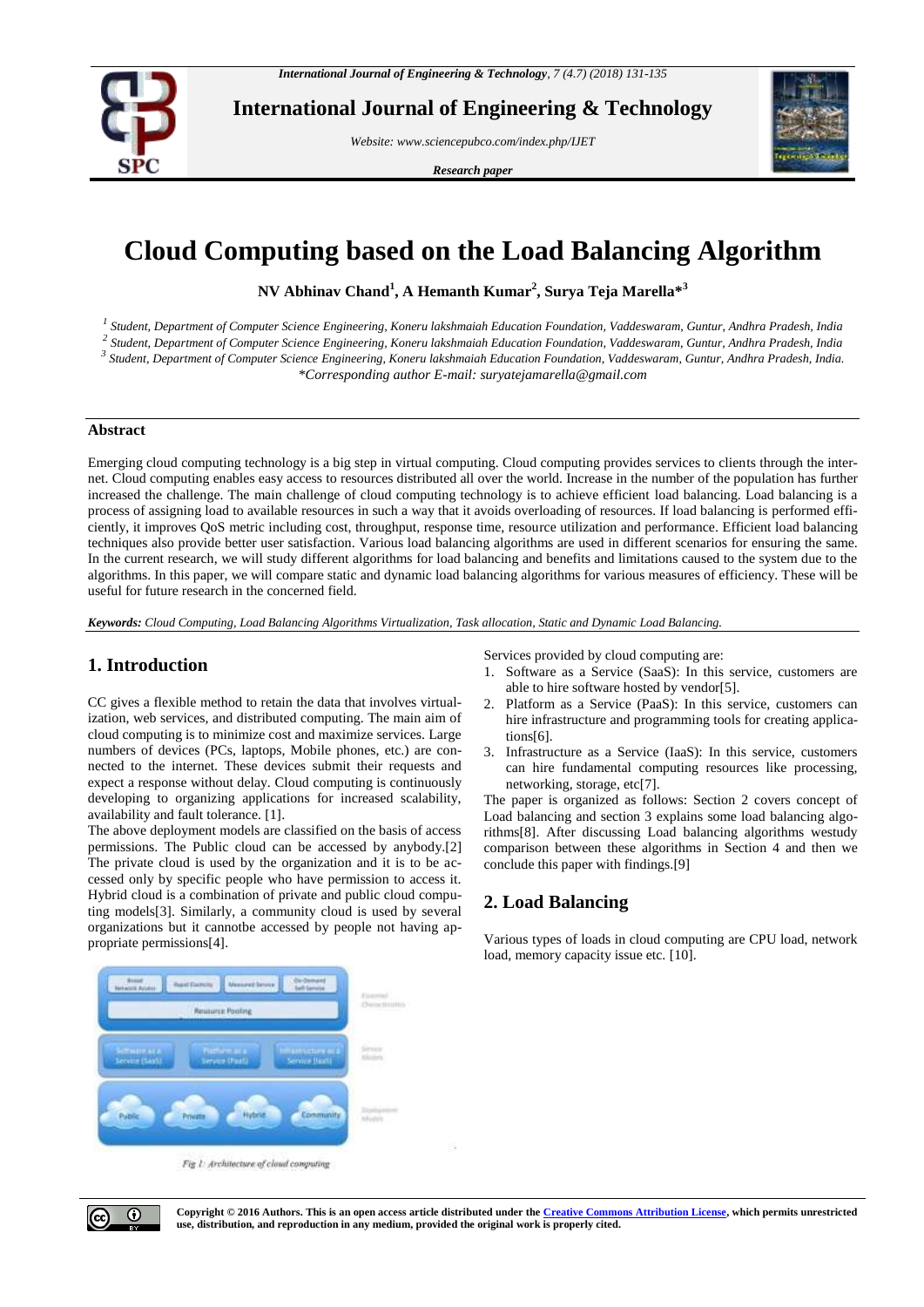

**Fig 2 :** Load Balancing

Need of Load balancing:

- To maximize user satisfaction.
- To increase resource utilization.
- To minimize execution time and waiting time of task.
- To maximize performance.
- To increase fault tolerance
- To maintain stability of system[11].

Load balancing uses metrics for improving its performance. These metrics are explained below:

- *Throughput***:** It is measure of execution of process and volume of time required for it.
- *Makespan***:** It is span of time between arriving of job and destroying of job.
- *Response Time***:** It is measure oftime taken by task to arrive in the system.
- *ResourceUtilization***:** It is appropriate and efficient way of assigning there source for performing.
- *Overhead***:** It is Interlinkbetween neighbouring nodes on itstask movement.
- *Fault Tolerant***:** System should avoid taskreplication in device. System should be able to rectify faults.
- *Migration Time***:** It istime for moving from one node to another node[12].
- *Performance***:** It is measure of execution result of system.
- *Scalability***:** It is ability of system to expand or decrease number of processors and machines influenced by it.
- *WaitingTime***:** It is time spent by task waiting in thequeue for arriving[13].

# **3. Load Balancing**



**Fig 3**: Load Balancing Algorithms

Load balancing is classified in three types based on who is initiator of process. They are as follows:

- 1. Sender Initiated: In this type, sender initiates execution of load balancing algorithm, after detecting over loaded nodes[14].
- 2. Receiver Initiated: In this type, imbalance in load is detected by receiver. The receiver than initiates' execution of load balancing algorithm.
- 3. Symmetric: It is a mixture of both sender and receiver initiated category of load balancing algorithms[15].

Load balancing algorithms are basically divided into two types depending on state of system. They are explained below:

## **3.1 Static Load Balancing**

In static load balancing tasks are assigned evenly to all nodes. These tasks are assigned before execution process starts. The algorithm has to have prior knowledge of system like, processing, memory, performance and power. The static algorithms do not need information of current state of node. It takes decisions during compile time. Properties of nodes should be known in advance. Static algorithms are less complex. Static algorithms work better, when variation of load is low[16].

#### **3.1.1 Round Robin Algorithm**

Round Robin Algorithm uses slice mechanism to process data. This algorithm selects first node randomly and then assigns tasks to other nodes by using Round Robin technique. In this algorithm, time is divided into slices. All nodes have assigned time interval[17]. Given task should be performed by node within assigned time interval. In case task is not completed within allocated time, task has to wait for next slot. The tasks are assigned to processor without any priority. Since distribution of load is not uniform, it is not possible to predict running time of node in advance. The algorithm is usually, avoided because execution time is not known in advance.[18]

#### **3.1.2 Min-Min Algorithm**

In this algorithm, parameters of job are known in advance. Cloud manager deals with jobs having minimum execution time on priority. This means that jobs having maximum executing time have to wait for undefined time period. Before assigning tasks to processor, the assigned tasks are updated in processor and then are removed from waiting queue. Most important drawback of this algorithm is that it leads to starvation[19].

## **3.1.3 MIN-MAX**

Working of Max-Min algorithm is quite similar to Min-Min algorithm before finding out minimum execution time. After execution time is known, cloud manager takes care of tasks having maximum execution time. The assign task is removed from list and execution time of unassigned tasks is informed to processor. The algorithm performs well since requirements are known in advance. Improvement in efficiency and concurrent execution of tasks is possible in advance ersion of this algorithm [20].

#### **3.1.4 Opportunistic Load Balancing Algorithm**

This algorithm does not consider current workload of VM. Its tries to keep all nodes busy. This algorithm deals with tasks in random order. Tasks are assigned to node randomly. The tasks are executed slowly because current execution time of nodes is not calculated.This algorithm provides load balance schedule, but results are not good.[21]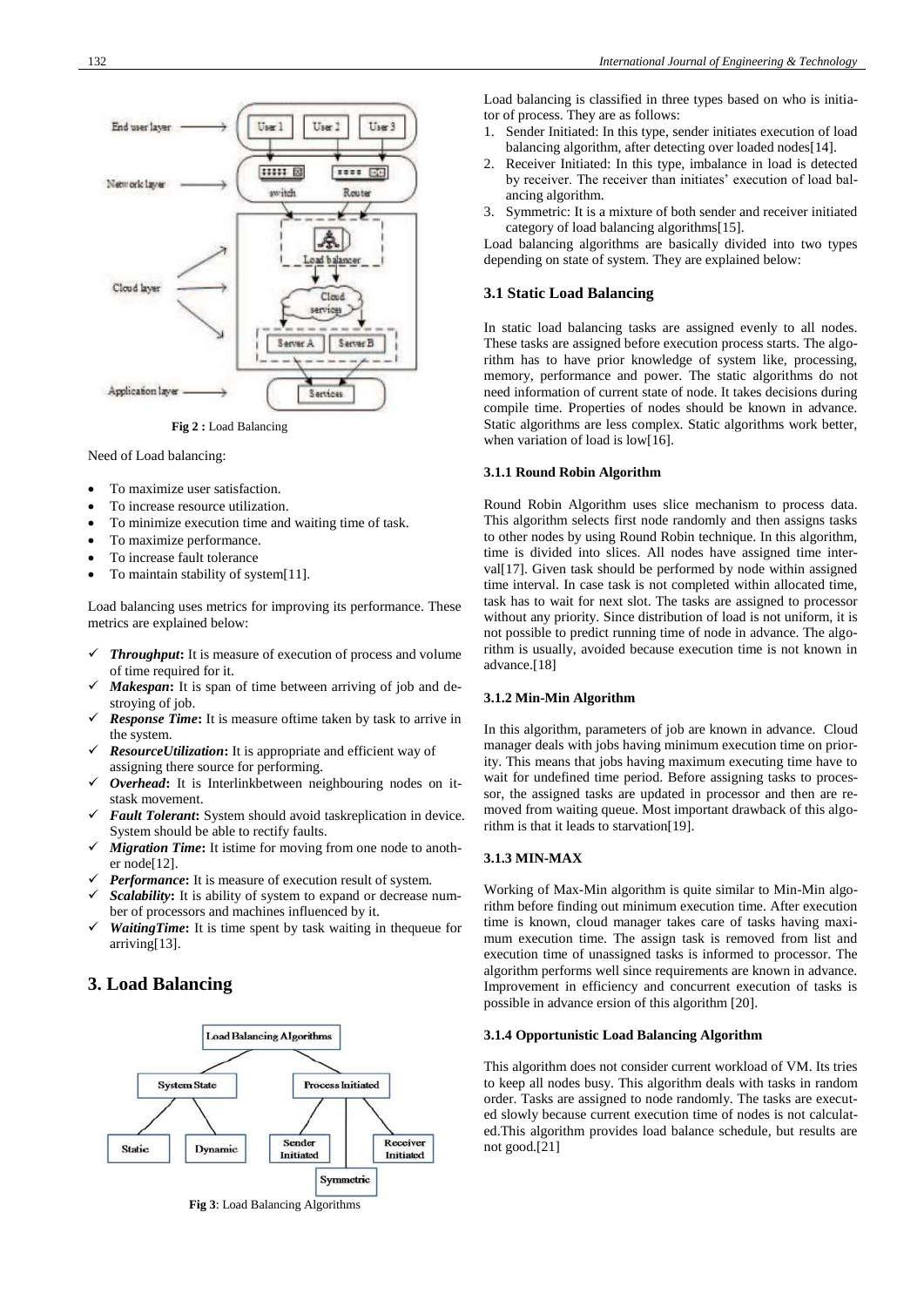## **3.2 Dynamic load Balancing**

In dynamic load balancing, decision for load balancing is made in current state of system. The previous state and behaviour of nodes is checked before assigning tasks to nodes. The Dynamic load balancing algorithms are implemented in two forms which are distributed and non-distributed. In distributed dynamic load balancing, all nodes interact with one another and distribute tasks among nodes. In non-distributed dynamic load balancing, all nodes work independently and achieve their tasks. Dynamic load balancing algorithms implement various policies like transfer policy, location policy, selection policy and information policy [22].

- Transfer Policy: The role of transfer policy is to select a job to transfer from local node to remote node.
- Selection Policy: The role of selection policy is to specify processors involved in load exchange.
- Location Policy: The role of location policy is to select destination node for transferred task.
- Information Policy: The role of information policy is to collect information about nodes.

These policies are used to balance load considering changes in state of nodes. Load of heavily loaded node is transferred to lightly loaded node[23].

## **3.2.1 Ant Colony**

This is designed for seeking optimal path like a path between food and colony of ants. The important responsibility of this algorithm is to distribute work load efficiently among nodes in system. In this algorithm, head node is regional load balancing node. Once request is sent, ant starts seeking path to food from head node. The ants collect data from cloud, and assign task to node using the data. After task is assigned, ant moves with overloaded node to next node to check if the node is overloaded. This continues till job is completed. The result is then reported considering individual result of every ant. After collecting report from individual ant, reports of all ants are combined together to develop a complete report. [24].

#### **3.2.2 Honey Bee**

Honey bee is published according to the manner of honey bees. Honey bees are of two types: finders and reapers. The finder honeybee finds source of honey and do waggle dance to indicate quality and quantity of honey [25]. Each server has a process queue. If the request is received it calculates the profit, similar to waggle dance of bees. If profit is high, then server stays else it moves to forage. It indicates whether the state is overloaded, under loaded, loaded or balanced. Current VMs are combined, based on this. Separate queue is maintained for each and every node. Task is executed, depending on priority. Advantages of this algorithm are less response time and less waiting time. Disadvantage of this algorithm is its minimum throughput.[26] **3.2.3 Biased Random Sampling**

Biased random sampling treats all servers like nodes. This algorithm can be represented as virtual, graph. This graph has load on each node. When load balancer receives request from client, it assigns job to node that has minimum degree. These processes are assigned and deleted by random sampling technique. Important parameter is threshold value[27]. If it is greater than current walk length the node executes its job and if it is less than current walk then node moves to another randomly selected node. Increase in number of servers, decreases performance of this algorithm[28].

#### **3.2.4 Active clustering**

Active Clustering is known as improved random sampling. This algorithm uses concept of clustering. The algorithm groups together similar nodes. This grouping increases throughput.Match-Maker method is introduced in this algorithm. This method connects neighbouring nodes which are similar to each other. After the similar nodes are connected, match maker node is disconnected. Load is balanced equally by iterating this process. This algorithm has high performance and high throughput. The resources are utilized efficiently along with increase in throughput[29]. Further important algorithms of load balancing are (v) Genetic algorithm and (vi) Firefly algorithm. We will compare these two algorithms on basis of their two reasons [30].

The two reasons are

- Completion Time  $\Box$
- $\Box$ Processor Utilization

#### **3.2.5 Genetic Algorithm**

Genetic algorithm is based on evaluation and natural genetics principles. The algorithm combines past results with recent domains of research. Survival of fittest technique is used for information exchange in his algorithm. Generation can be defined as a collection of artificial creatures. New generation is created from set of strings of previous generation[31]. Sometimes new strings are tries for research and development. Another feature of genetic algorithm is randomization. Though the algorithm is randomized, I efficiently exploit historical data for research in current domain. Most of the optimization methods move from one point to another in decision space using transition rule. The transition rule decides next point. This method is error prone because it can locate false peaks in multimodal, which is many peaked search space. On the contrary, genetic algorithm works on database of points simultaneously[32]. Thus, it has less probability of finding false peaks. Genetic algorithm is comparatively very simple and it does not involve any complexities other than "copying strings" and "swapping partial strings".

There are two main attractions of genetic algorithm are simplicity of operation and power of effect[33]. For this algorithm to be more effective, exploitation and exploration are equally important. The effectiveness is achieved by selection, crossover, and mutation. Selection is source of exploitation[34]. The mutation and crossover are sources of exploration. There exist direct trade-off of exploration and exploitation with mutation. Increase in rate of mutation makes mutation more disruptive. It continues becoming disruptive until the exploitative effects of selection are overwhelmed[35].

#### **3.2.6 Firefly algorithm**

Firefly algorithm can be described using three idealized rules:

- (1) Fireflies are unisexual creatures. Thus, he firefly can attract any other firefly, regardless of their sex[36].
- (2) For fireflies attractiveness is directly proportional to brightness. The less bright firefly moves towards brighter firefly. The brightest firefly moves randomly[37].
- (3) The brightness of a firefly is determinedby objective function. The brightness is directly proportional to objective function[38].

The Firefly algorithm is uses simulated cloud network. The network deals with set of requests and servers. This algorithm is implemented in three steps. In first step population is generated. In second step, scheduling index calculation is subjected. In third step, the scheduled list is optimised[39].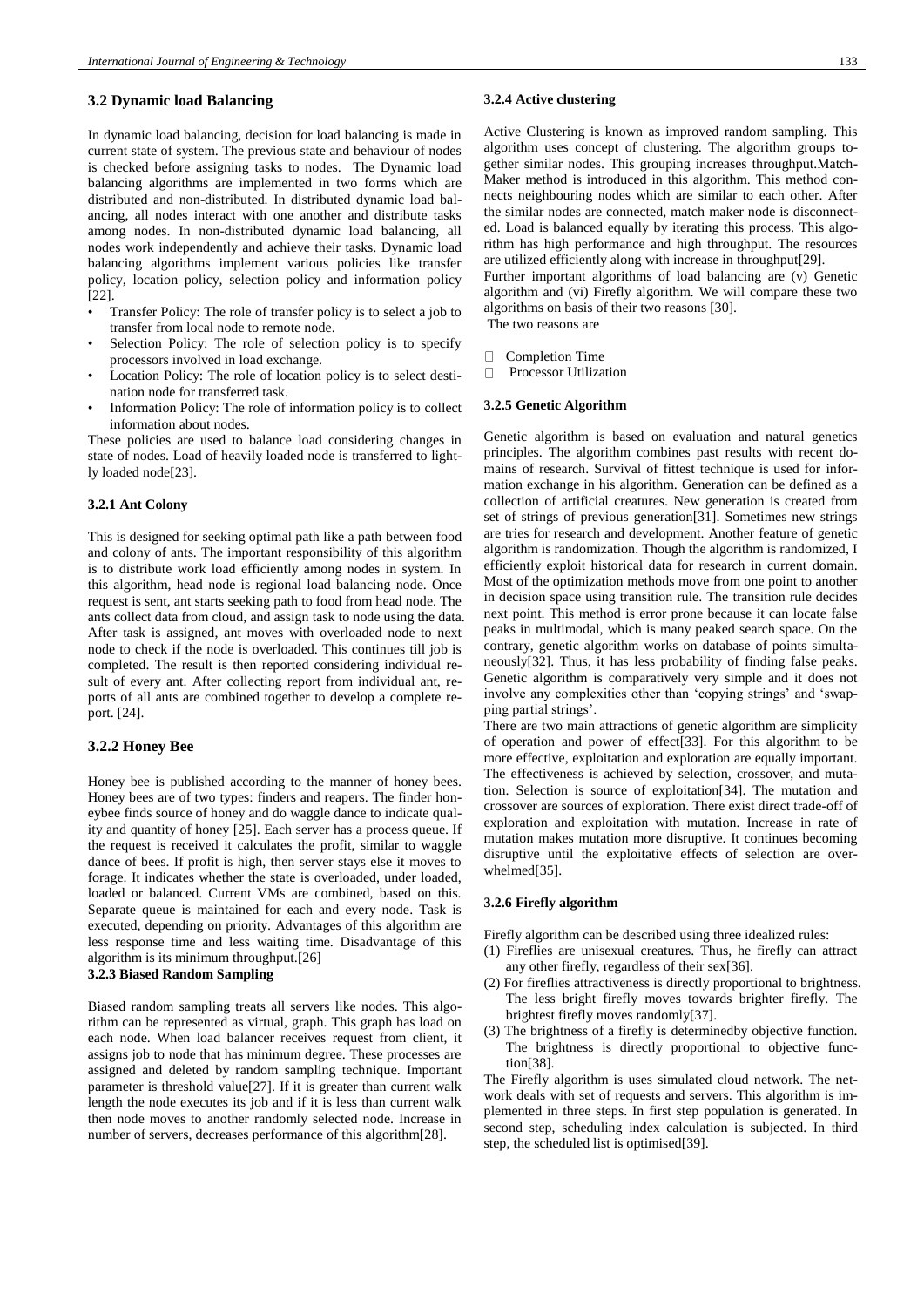

The Figure 4 shows the completion time taken by all three algorithms increases with increase in number of tasks. As the number of tasks increases, time taken to complete these tasks increases [40]. The result showed that Genetic algorithm performed way much better than other algorithms. We can observe that the gap between Genetic algorithm and firefly algorithm widens with increase in number of tasks[41]. This shows that genetic algorithm reduces total completion time as compared to other algorithms.

## **3.3 Average Processor Utilization**



Figure 5: Comparison on basis of processor utilization

Genetic algorithms outperform other algorithms like firefly algorithm in terms of processor utilization. The processor utilization for genetic algorithms is 85 to 99 per cent and for firefly algorithm processor utilization was 80 to 91 per cent. When he number of asks increased processor utilization of Genetic algorithm reached 99 per cent. His indicates that Genetic algorithm works better in case of more tasks. The result of research is displayed in Figure 5.

| Algorithms                               | Static<br>Dyna<br>mic. | <b>Benefits</b>                                                              | Limitations<br>· Lurger task requires more time to<br>complete.<br>Context switches may occur<br>because of short quantum time. |  |  |  |
|------------------------------------------|------------------------|------------------------------------------------------------------------------|---------------------------------------------------------------------------------------------------------------------------------|--|--|--|
| Round<br>Robin                           | Static                 | $+$ Time<br>quantum<br>15<br>final<br>Essy:<br>to.<br>indevend               |                                                                                                                                 |  |  |  |
| Max-Min                                  | Static:                | Works<br>hemer.                                                              | · Lot of time is required for<br>completing a task                                                                              |  |  |  |
| Mm-Mm                                    | Statut                 | <b>Performs</b><br>better.<br>£<br>rados:<br>allocated are<br>thems          | · Leads to starcation of tasks.<br>· Task variation and machine<br>variation is unpredictable.                                  |  |  |  |
| <b>OLB</b>                               | Static                 | Resource<br>۰<br>unilisation is<br>improved                                  | · Requires<br><b>Senat</b><br>for<br>more<br>completion of task.                                                                |  |  |  |
| Ant Colony Dyna<br>Optimizatio mic<br>m. |                        | Information<br>is collected<br>Ester.<br>Minimum<br>Make span.               | · Complex.<br>· Since network is over headed:<br>long time is spent in searching.<br>Number of ants is not clear.               |  |  |  |
| Honey Bee                                | Dyna<br>mic.           | Maximian<br>Throughput.<br>Minimizes<br>Response<br>time.                    | · VM is required for executing high<br>process tasks.                                                                           |  |  |  |
| Biased.<br><b>Random</b><br>Sampling     | Dyna<br>mit :          | <b>Better</b><br>٠<br>performance<br>and resource<br>understend.             | · More response time.                                                                                                           |  |  |  |
| Actore<br>clustering                     | Dysa<br>nic.           | Nodes with<br>similar.<br>characterists<br>ex.<br>are<br>grouped<br>toarther | · Performance - decreases<br>with<br>increase in number of nodes                                                                |  |  |  |

1. Table2: Comparison of Algorithms by Evaluation Parameters<sup>14</sup>

| Parameter                     | Round<br>Robin | <b>OLB</b>  | Min-<br>Min | Active<br>Clustering | Min-<br>Max | Am<br>Colomy | Honey<br>Bee | Busued<br>Randem<br>Sampling |
|-------------------------------|----------------|-------------|-------------|----------------------|-------------|--------------|--------------|------------------------------|
| Throughput                    | High           | Low         | High        | Low                  | <b>High</b> | High         | <b>High</b>  | <b>High</b>                  |
| Overhead                      | High           | Low         | High        | High                 | High        | Low          | Low.         | Low                          |
| Fault<br>Toleranes            | No             | No          | Ns:         | No                   | No          | No.          | No           | No                           |
| Response<br>Tiene             | Fast           | Slow:       | Fest        | Slow.                | Fast        | Slow         | Slow:        | Slow                         |
| <b>Кевоцира</b><br>Unlization | High           | High        | High        | Low.                 | High        | High         | Lów          | Low                          |
| Scalability                   | No.            | No          | No          | No                   | No          | Yes          | Yek          | No                           |
| Performance                   | Fast           | Fast        | Fast        | Slow:                | Fast        | Fast         | Fast         | Fast.                        |
| Speed                         | N/A            | Slow:       | Fast        | N/A                  | Slow:       | Fast         | Exit         | NA                           |
| Complexey                     | 1.6W           | <b>High</b> | Lour        | N/A                  | Low         | Low          | Low          | NA                           |
| Fairness                      | Yes            | No.         | No          | NA                   | No          | No           | No           | N/A                          |

# **4. Conclusion**

CC gives service to user over network. Major problem in cloud computing is load balancing. Overloading of a single node or multiple nodes negatively affects performance of the system. To avoid this and other effects of overloading, various load balancing algorithms are implemented. In this paper, we have studied some load balancing algorithms, proposed by various researchers. These load balancing algorithms are compared on basis of various parameters in this paper for further research.

## **References**

- [1] D. Saranya, L. SankaraMaheswari "Load Balancing Algorithms in Cloud Computing: A Review" International Journal of Advanced Research in Computer Science and Software Engineering. Volume 5, Issue 7, July 2015 ISSN: 2277 128X.
- [2] G. Kanmani, E Jayabalan "A survey on recent improved load balancing algorithms in cloud environment" SSRG International Journal of Computer Science and Engineering – NCSACT – 2017 ISSN : 2348-8387.
- [3] Klaithem Al Nuaimi, Nader Mohamed, Mariam Al Nuaimi and Jameela Al-Jaroodi "A Survey of Load Balancing in Cloud Computing: Challenges and Algorithms" 2012 IEEE Second Symposium on Network Cloud Computing and Applications.
- [4] Sidra Aslam, Munam Ali Shah "Load Balancing Algorithms in Cloud Computing: A Survey of Modern Techniques" 2015 National Software Engineering Conference (NSEC 2015).
- [5] T. Deepa Dr. DhanarajCheeluA Comparative Study of Static and Dynamic Load Balancing Algorithms in Cloud International Conference on Energy, Communication, Data Analytics and Soft Computing (ICECDS-2017).
- [6] P. Byuvol, L. Gabsalikhova, I. Makarova, E. Mukhametdinov, G. Sadygova, "Improving the Branded Service Network Efficiency based on its Functioning Evaluation", Astra Salvensis, Supplement No. 2, p. 373, 2017.
- [7] RatanMishra,AnantJaiswal "Ant colony Optimization: A solution of Load balancing in Cloud. International Journal of Web & Semantic Technology (IJWesT) Vol.3, No.2, April 2012
- [8] Shanti Swaroop Moharana, Raja Deepan D. Ramesh Digamber-Powar" Analysis of Load Balancers in Cloud Computing",Vol.2,Issue.2, (May2013)
- [9] Albert Y. Zomaya, Senior Member, IEEE, Yee-HweiTeh "Observations on Using Genetic Algorithms for Dynamic Load-Balancing". IEEE TRANSACTIONS ON PARALLEL AND DIS-TRIBUTED SYSTEMS, VOL. 12, NO. 9, SEPTEMBER 2001.
- [10] Performance Tradeoffs in Static and Dynamic Load Balancing Strategies, NASA March 1986
- [11] Bohn, R. B., Messina, J., Liu, F., Tong J. and Mao J. (2011) "NIST Cloud Computing Reference Architecture", IEEE World Congress on Services, 400 Washington, DC, pp. 594–596.
- [12] Tsai, C. W., and Rodrigues, J. J. (2014) "Metaheuristic scheduling for cloud: A survey', IEEE Systems Journal, 8(1), pp. 279-291.
- [13] Mishra, S. K., Puthal, D., Sahoo, B., Jena, S. K., and Obaidat, M. S. (2017) "An adaptive task allocation technique for green cloud computing", 405 The Journal of Supercomputing, pp. 1-16.
- [14] Ibrahim, A. H., Faheem, H. E. D. M., Mahdy, Y. B., and Hedar, A. R. (2016) "Resource allocation algorithm for GPUs in a private cloud", International Journal of Cloud Computing, 5(1-2), pp. 45- 56.